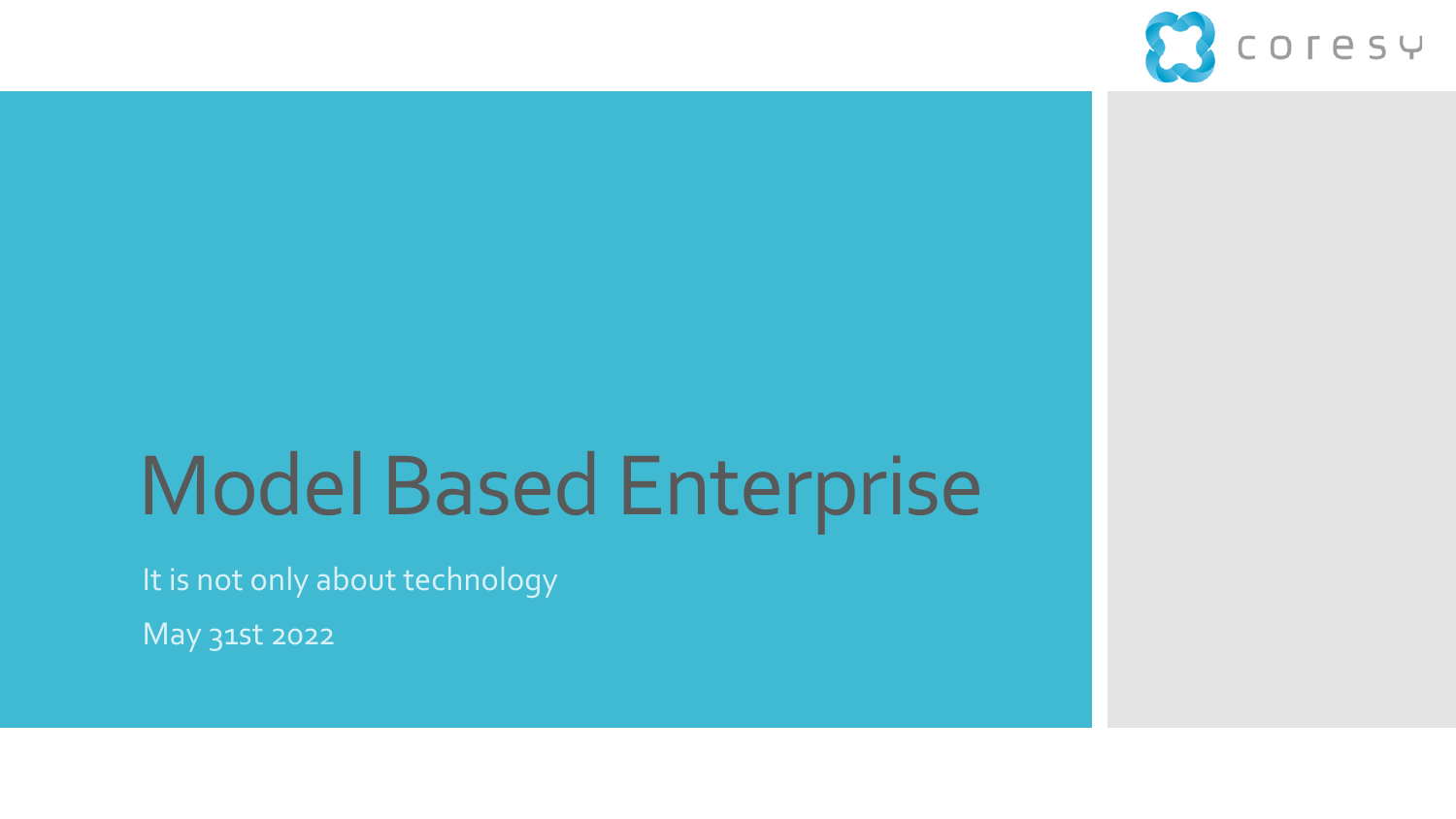Agenda Presenter

- Introduction MBD \_ MBE
- The Model Based Enterprise
- Change management



**Leo Broers** Consultant/Program Manager leo.broers@coresy.nl

#### **ASML:**

Program manager MBE & Digital Twin D&E-HW **LAM Research (CA):** MBE program support & Supply Chain rollout **Mikrocentrum MBD meet & learn community:** Chairman Program Board

OTESY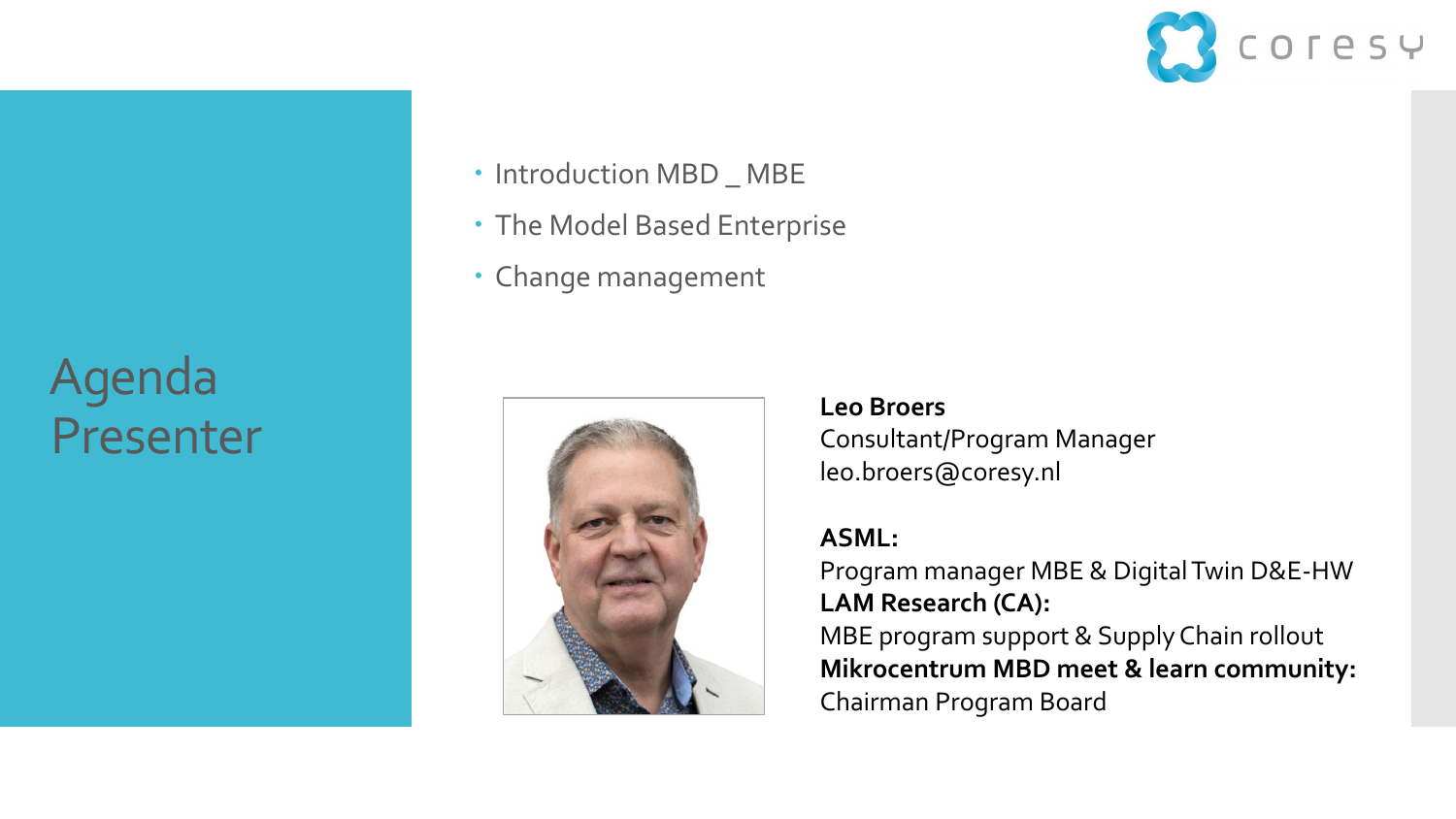## **The Digital Enterprise**



#### **PMI = Product and Manufacturing Information**

*Product information that defines a part or assembly for manufacturing*

#### **MBD = Model Based Definition**

*Geometric and non geometric information that fully defines a part or assembly (parts:2018, assemblies:2019)*

### **MBE = Model Based Enterprise**

*Company wide strategy where an annotated digital 3D model of a product serves as the authoritative information source for all activities in in it's lifecycle*

#### **MBSE = Model Based Systems Engineering**

*System engineering initiative to create a digital model of a system that is used by all engineering disciplines and other functional organizations within a company.*





*There are two prerequisites to implementing* **MBE**: *1. Creation of necessarily annotated 3D models, known as a Model-based Definition 2. Transformation of CAD data into forms usable by downstream lifecycle activities (i.e. production)*

| Level 6            | · Model Based Enterprise<br>· Integrated Manufacturing -Integrated Extended Enterprise<br>· Primary Deliverable: Digital Product Definition Package and TDP via the web |  |
|--------------------|-------------------------------------------------------------------------------------------------------------------------------------------------------------------------|--|
| Level 5            | · Model Based Enterprise<br>· Integrated Manufacturing -Integrated Internal Enterprise<br>· Primary Deliverable: Digital Product Definition Package and TDP.            |  |
| Level 4            | . Model Based Definition<br>· Integrated Manufacturing - Disconnected Enterprise<br>· Primary Deliverable: 3D Annotated Model and Light Weight Viewable via PLM         |  |
| Level 3            | · Model Based Definition<br>· Native Model CAM - Disconnected Enterprise<br>· Primary Deliverable: 3D Annotated Model and Light Weight Viewable                         |  |
| Level <sub>2</sub> | · Model Centric<br>· Native Model CAM - Disconnected Enterprise<br>· Primary Deliverable: 2D Drawing and Native CAD Model                                               |  |
| Level 1            | · Model Centric<br>· Neutral Model CAM - Disconnected Enterprise<br>· Primary Deliverable: 2D Drawing and Neutral CAD Model                                             |  |
| Level 0            | · Drawing Centric<br>· Disconnected Manufacturing - Disconnected Enterprise<br>· Primary Deliverable: 2D Drawing                                                        |  |

Figure 1. An overview of the MBE Maturity Capability Index.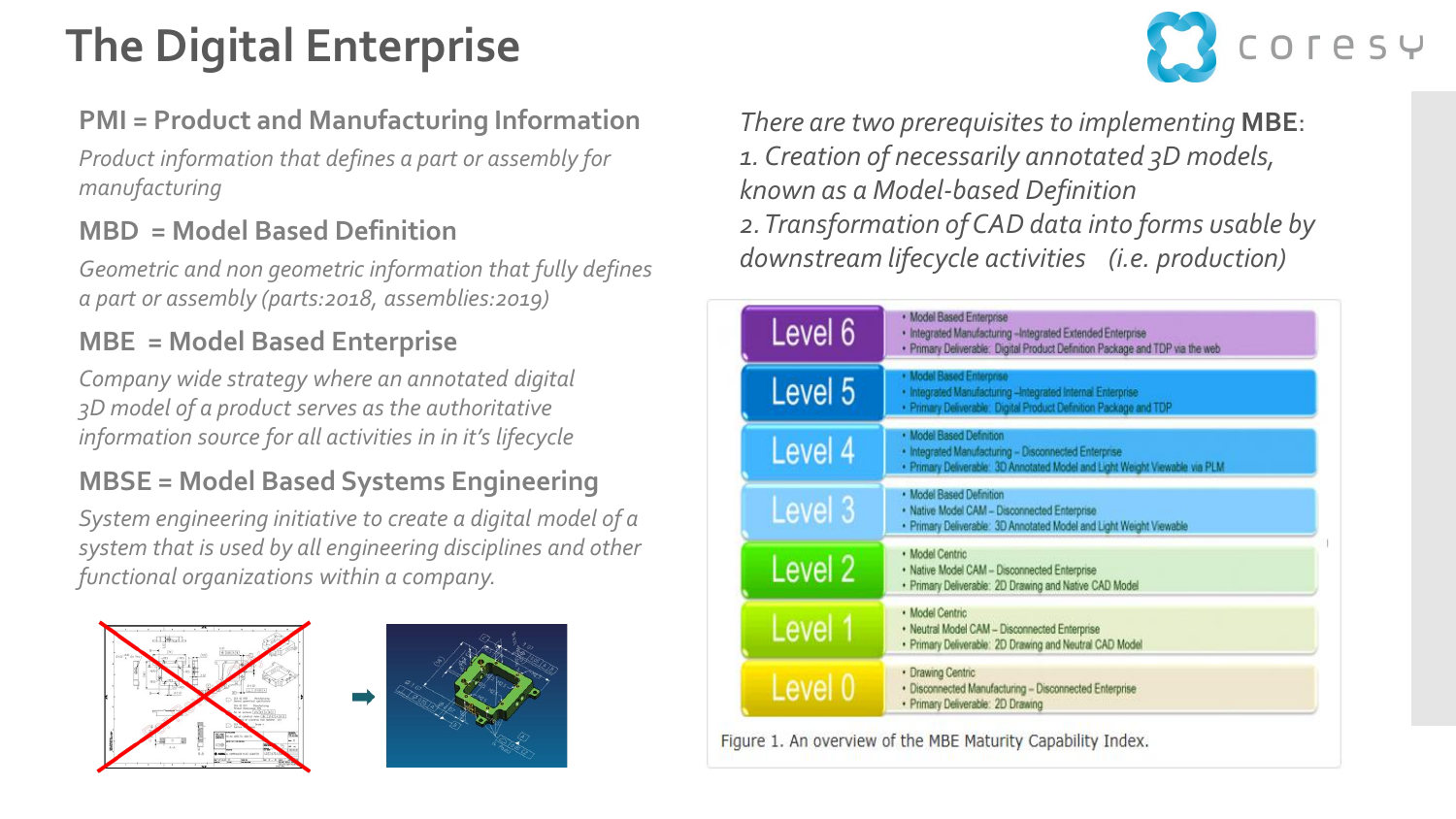### **The Model Based Enterprise** The Model Based Enterprise



#### **Industry & MBE**

Defense Aerospace Automotive Semiconductor Etc.

Boeing

CISCO

Airbus

ASML

**Dassault** 

Realization of complex machines or processes with high performances needs a digital enterprise for product/process management, requirements management, data management, design by simulation and/or Digital Twin and realization of the Digital Factory

**Raytheon** 

#### **Some companies that introduced MBE**:

BOEING **Schneider** Life Is **Un** Raytheon ahah Schneider Electronics **CISCO** LAM research Paccar (DAF) **AIRBUS** ASML A **PACCAR** COMPANY GROUP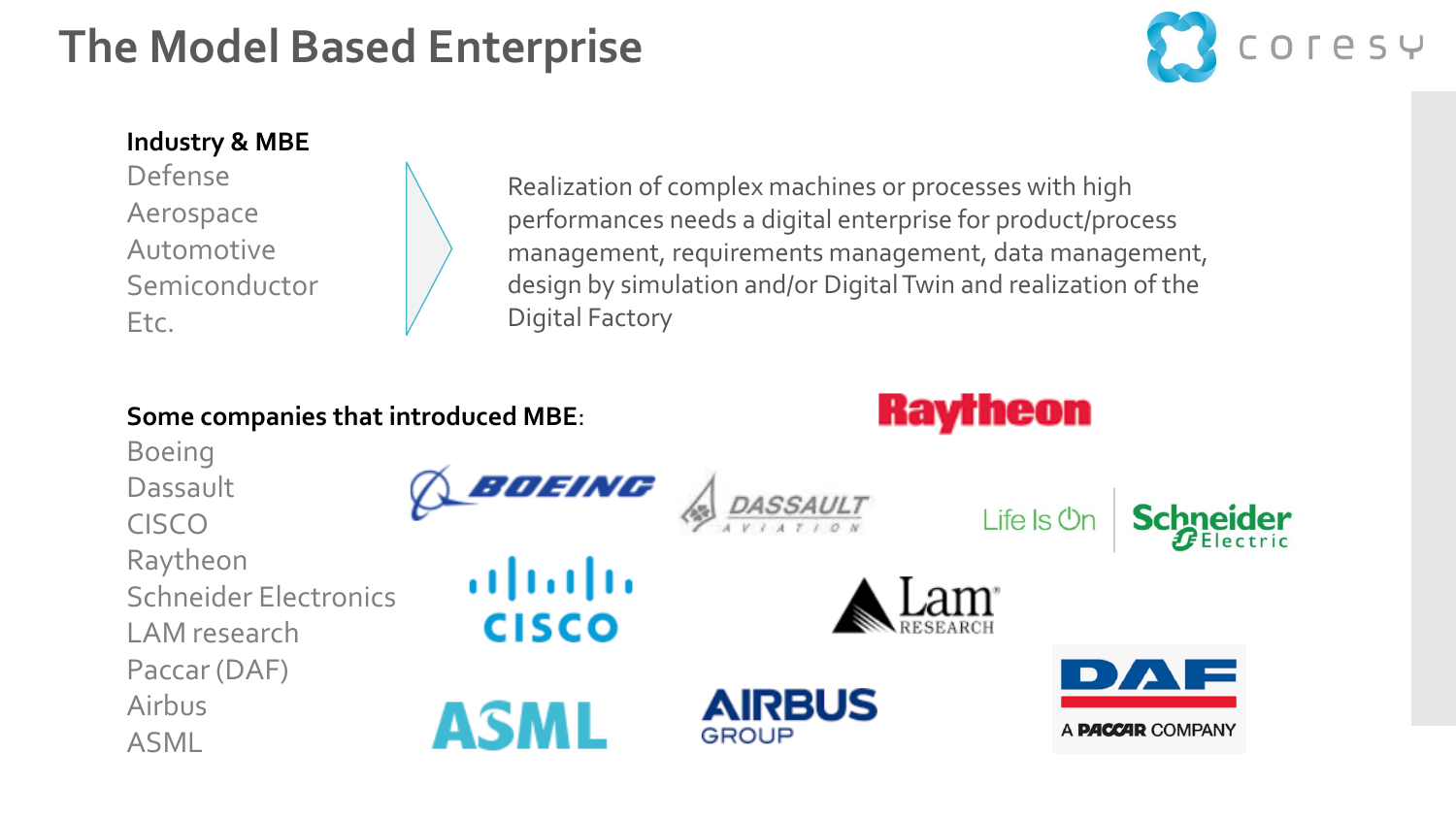### **Benefits in the Product Generation Process**



#### $\triangleright$  2D drawings:

- 2D view on 3D reality
- Intended for humans
- Can lead to misinterpretations
- and inconsistency with the 3D model
- Blocks downstream re-use
- $\triangleright$  MBD is one of the fundaments of the digital enterprise
	- Machine / software readable
	- One source one truth (model centric)
	- System integration

- **Digital data fabric**

- ….

- ➢ Reduce lead-time
- ➢ Reduce design cost
- $\triangleright$  Improve design quality
- Automation -GD&T
	- -Variation analysis
	- Should costing
	- 3D reviews (incl. VR)
	- -TDP quality control
- Design re-use
- **Simulation Driven Design** Analysis First time right Digital Twin
- Design for SPC

#### **Benefits for design Benefits for manufacturing**

- $\triangleright$  Design quality
	- TDP
	- Manufacturability & design for SPC
- $\triangleright$  Automation for FAI/inspection
	- all info in 3D model (one source)
	- ballooning or bubbling
	- inspection plan and report
	- feedback loop to customer SQE
- ➢ Automatic CMM programming - Zeiss, Mitutoyo, Hexagon etc.
- ➢ Automatic CAM programming
	- Feature based marching
	- Color coding
	- NX CAM, Hypermill, Topsolid, etc.
- ➢ Robotics
- DATA CREATION DATA STORAGE DATA (re)-USE DATA CONNECTION DATA EXCHANGE ……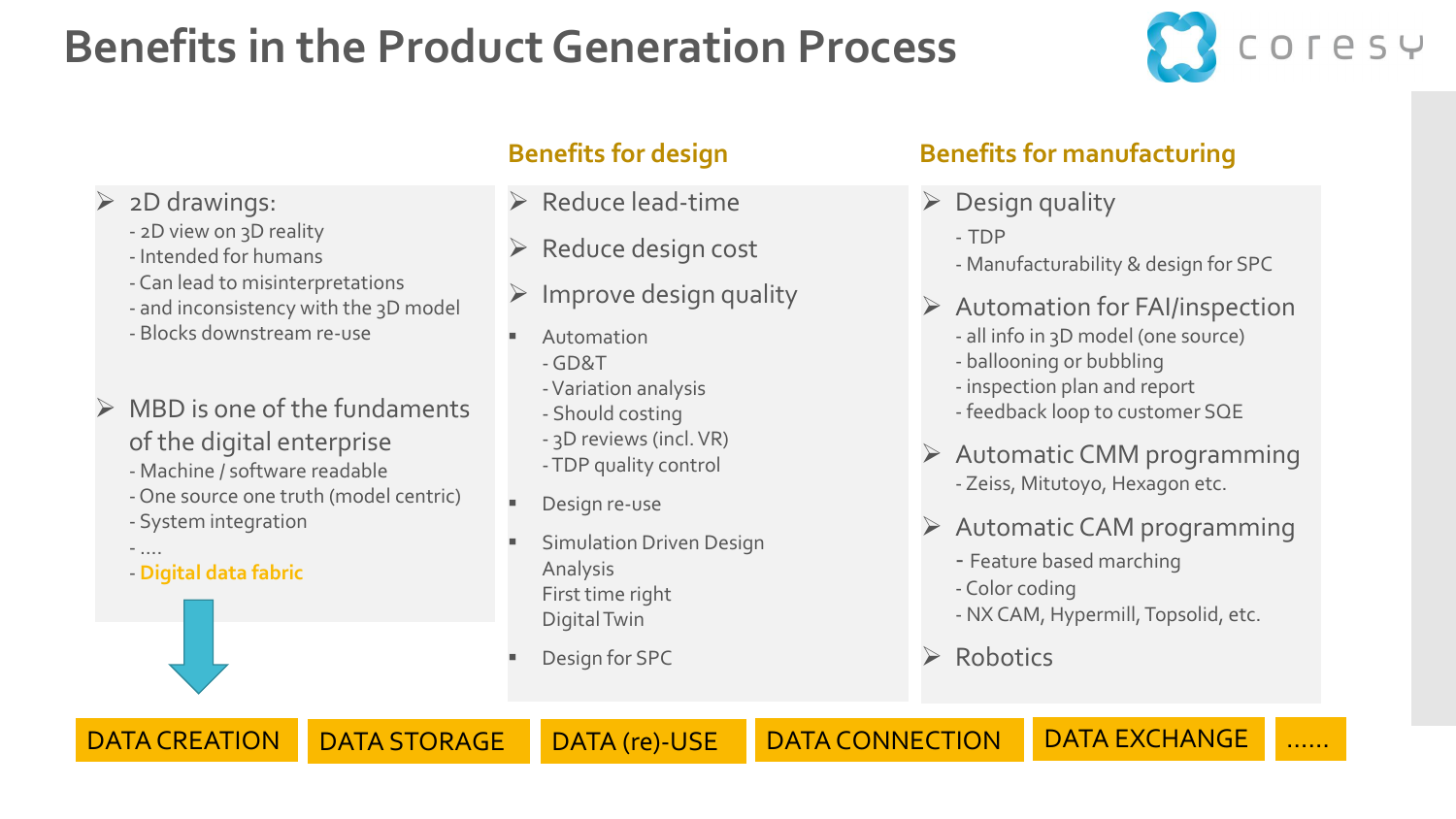### **The MBE landscape**



|                                     | <b>Customer Base</b><br>Machine performance<br>Sustainability                                        |                                                                                                                                              | <b>Customer Base</b><br>Market integration, sales<br>Serviceability                        |  |
|-------------------------------------|------------------------------------------------------------------------------------------------------|----------------------------------------------------------------------------------------------------------------------------------------------|--------------------------------------------------------------------------------------------|--|
|                                     |                                                                                                      | <b>Model Based Definition</b>                                                                                                                |                                                                                            |  |
|                                     | <b>Design &amp; Engineering</b>                                                                      |                                                                                                                                              | Manufacturing                                                                              |  |
|                                     | <b>System Architecture</b><br>(Opto)Mechanical design<br><b>Electrical design</b><br>Software design | Requirements management<br>Standardization<br>Design for Manufacturability<br>& Costs<br><b>Modelling &amp; Simulation</b><br>Design for SPC | Configuration management<br>Service & maintenance<br>Digital factory<br>AR.<br>Warehousing |  |
|                                     | <b>Supply Chain</b><br><b>TDP</b> reviews                                                            |                                                                                                                                              | <b>Supply Chain</b><br>Work-instructions                                                   |  |
| <b>Quotation (cost engineering)</b> |                                                                                                      | FAI_CMM_inspection<br><b>CNC machining_CAM_robotics</b>                                                                                      |                                                                                            |  |

Leo Broers, Coresy BV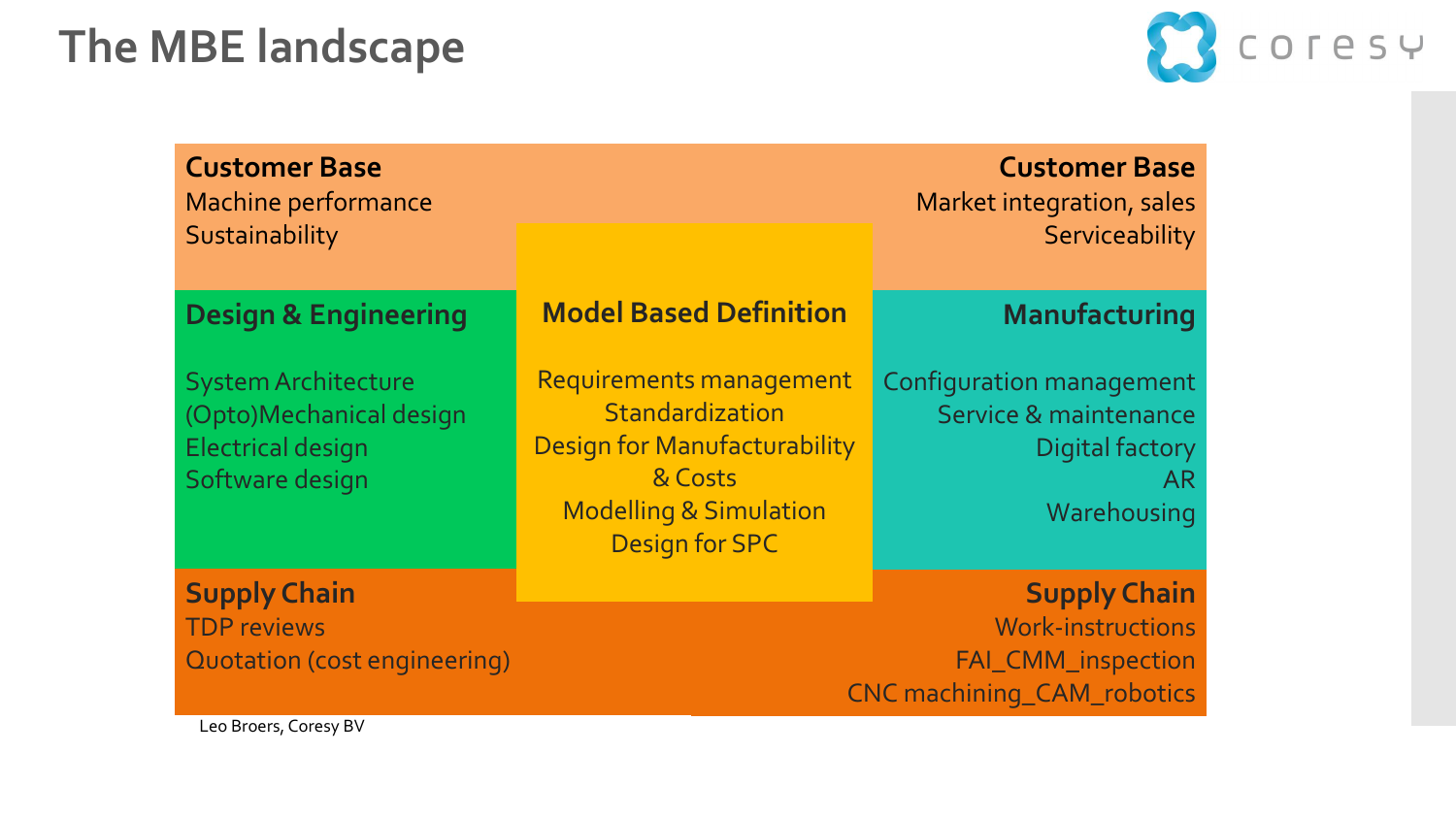### **MBE & Digital Transformation strategy**



- ❑ Digital transformation requires rethinking how an organization delivers value. It's not just about adding technology to existing processes. Rather, it requires a radical rethinking of how an enterprise leverages technology along with operations and people to optimize performance.
- ❑ During a digital transformation process, old and new revenue streams will coexist. But resources are constrained by supporting legacy operations while simultaneously implementing an everything-as-a-service (XaaS) value proposition.
- ❑ A successful digital transformation strategy requires organizations to define and articulate their digital goals to create broad organizational alignment. At the start, it is important to assess the organization's digital maturity and readiness for change to then pinpoint the required critical capabilities and competencies.
- ❑ Although the goal of digital transformation is to use digital technology to solve traditional problems, **it's not only about technology**. Rather, the operative word is transformation. It's about using technology to change the way your organization operates, positions itself in the marketplace and delivers benefits to customers.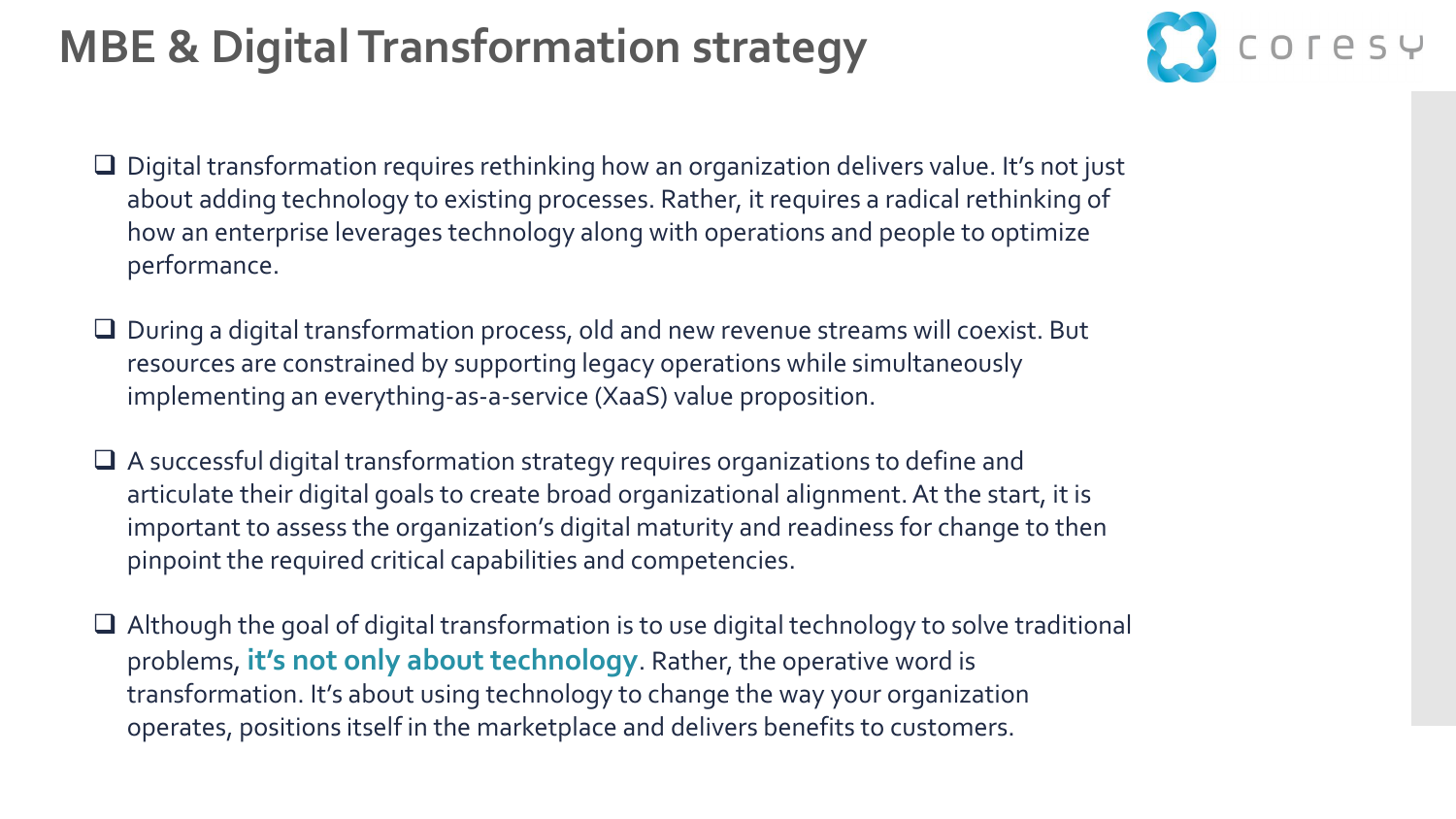### **MBE & Digital Transformation strategy**



- ❑ Simply automating or digitizing existing processes and products isn't the only answer. Some 26% of executives identified their company's lack of digital transformation strategy as an organizational challenge. Choosing the optimal path from among the business models is critical to accelerating transformation.
- ❑ Types of Digital Transformation:
- 1. Process Transformation. See slide 5
- 2. Business Model Transformation. (change the way to deliver value for customers). Switch from a sales and support model to XaaS, where the "X" may be hardware, storage capacity or applications.
- 3. Domain Transformation
- Redefine products and services. Extend current services to a new customer base or develop entirely new technology-enabled offerings.
- 4. Cultural/Organizational Transformation Embracing a digital-first culture enables organizations to adopt agile workflows, develop a bias toward testing and learning as well as support decentralized decisionmaking. However, a successful transition to a digital-first culture requires redefining mindsets and processes while also incorporating new talents and capabilities.